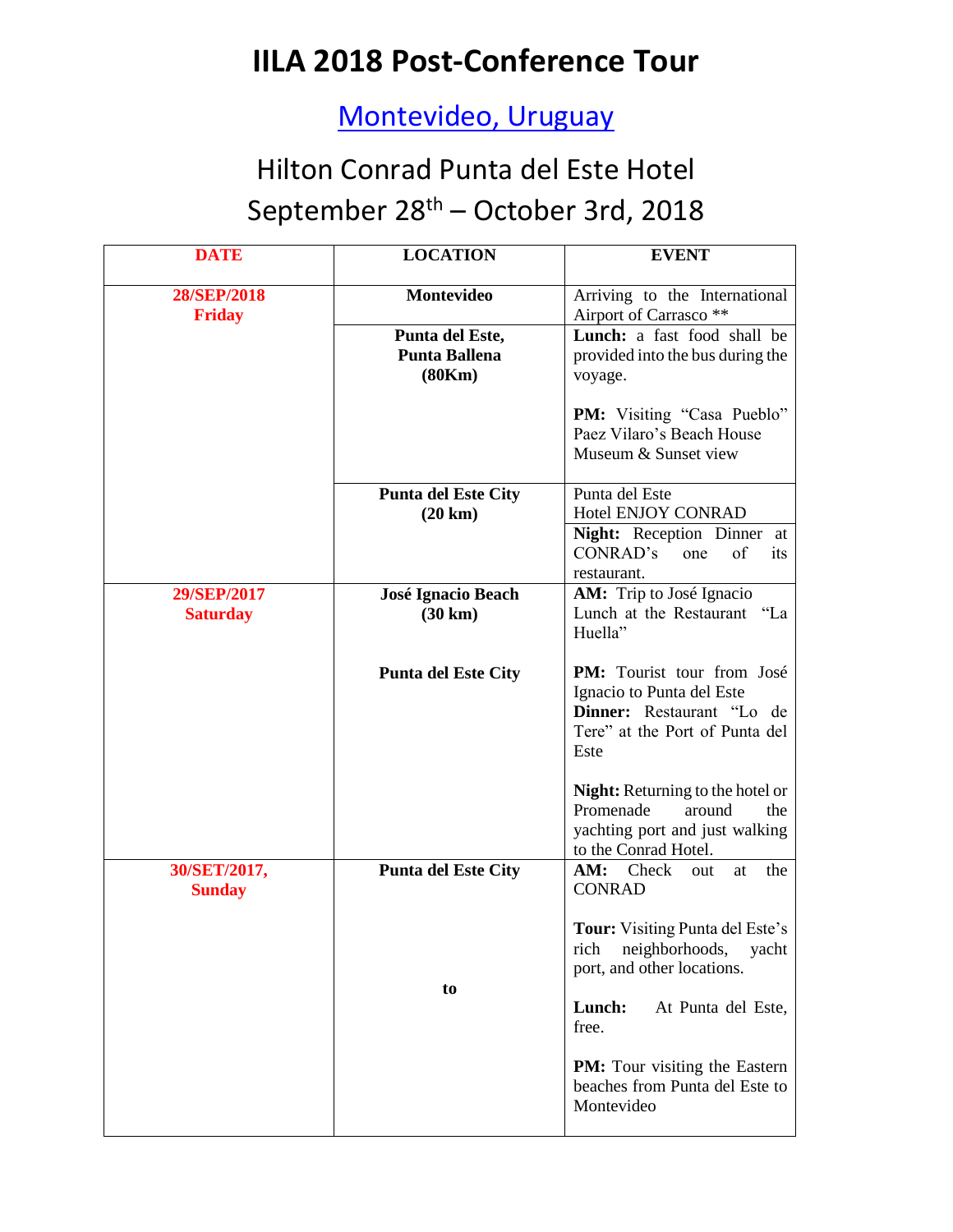|                                | Montevideo<br>$(130 \text{ km})$ | <b>Evening:</b><br>Arriving<br>to<br>Montevideo. Hotel Hyatt<br>Free time for shopping, Two<br>shopping centers available at<br>10 minutes by taxi / UBER.<br>Dinner: FREE.                                                |
|--------------------------------|----------------------------------|----------------------------------------------------------------------------------------------------------------------------------------------------------------------------------------------------------------------------|
| 01/OCT/2017,<br><b>Monday</b>  | <b>Montevideo City</b>           | AM: City tour: Old City<br>Lunch (BBQs): Restaurante<br>"El Palenque", Mercado del<br>Puerto<br>PM: City tour<br>Legislative Palace - Congress<br>Estadio Centenario / Soccer<br>Museum<br><b>Evening:</b> Shopping - free |
| 02/OCT/2017,<br><b>Tuesday</b> | <b>Montevideo City</b>           | AM: City tour: Montevideo's<br>sea side, and other location of<br>tourism interest<br><b>Lunch and PM: Free</b><br><b>Night:</b> Diner and Music Show<br>at "EL MILONGON"                                                  |
| 03/OCT/2017,<br>Wednesday      |                                  | Departures.                                                                                                                                                                                                                |

#### **Cost: US\$ 1,700. Per person US\$ 2,500. Per Couple**

#### Prices **include Hotel accommodations**

(\*\*) **Air ticket from Asuncion to Montevideo is NOT included** (estimation is \$ 350 –\$ 400 depending of the reservation date). **THE BELOW FLIGHT MUST BE RESERVED AND PAID FOR BY EACH REGISTRANT**

### **Flight Asunción to Montevideo:**

| <b>Itinerario</b> |               |       |                 |         |                |                         |
|-------------------|---------------|-------|-----------------|---------|----------------|-------------------------|
| Company           | <b>Flight</b> | Date  | From            | Depart. | <b>Arrival</b> | <b>Arriving</b><br>time |
| <b>Amaszonas</b>  | 840           | 28SEP | <b>Asuncion</b> | 12:30   | Montevideo     | 14:10                   |